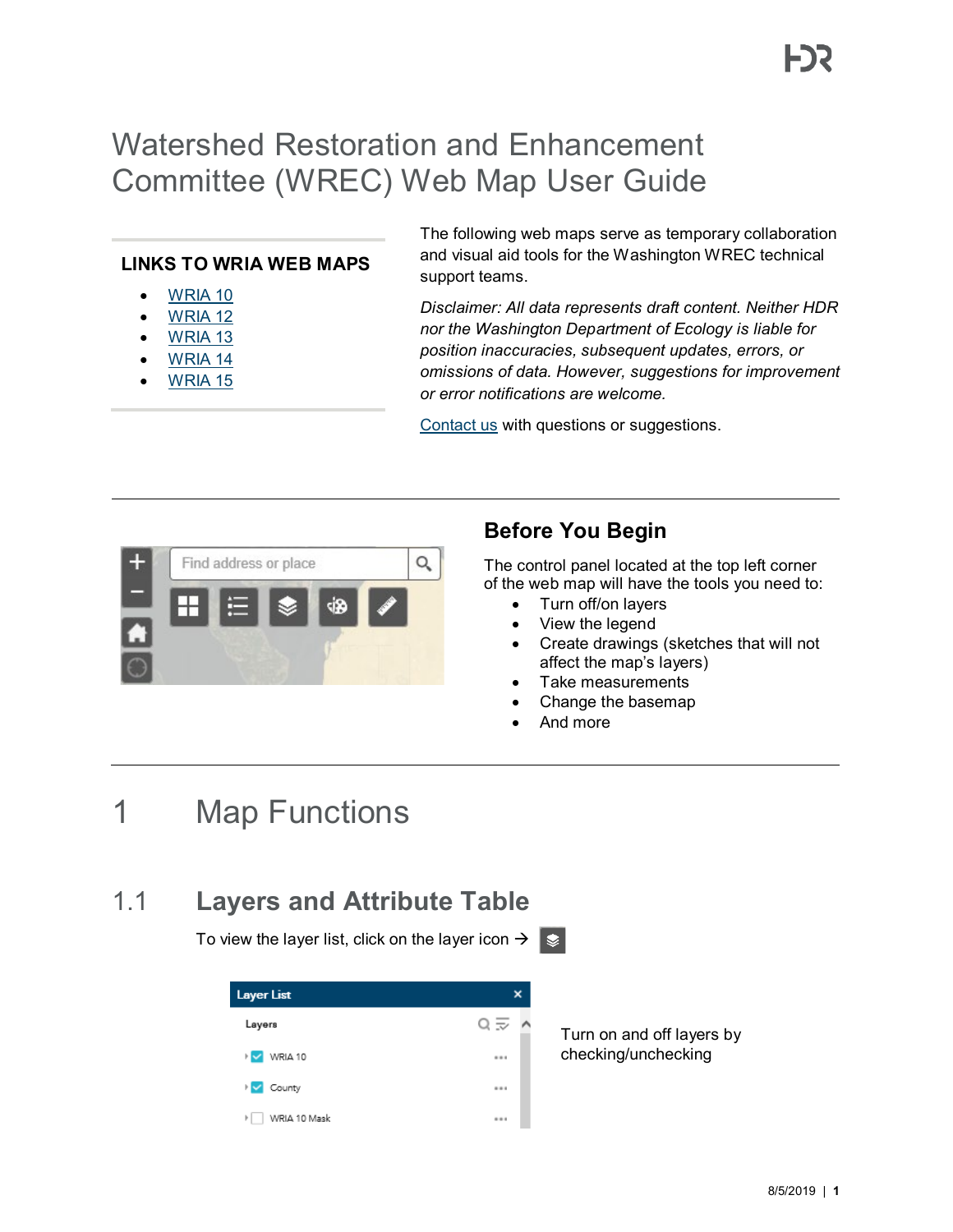

Click on a shape, line or polygon in the map and an **attribute card** will appear with feature attribute data. Click the triangle button at the top right corner to view the next page of attribute data.



The ellipses menu (highlighted) provides map function options for that particular data point/line/polygon. Examples: **Pan To**, **Add a Marker**, or **View in Attribute Table**.

V Urban Growth Area (UGA)

Incorporated City

Unincorporated Urban Growth Area (UGA)

When viewing layers, select the small arrow to the left of the layer name to view the layer's **map symbol**.



To view the attribute table for a layer, select the ellipses menu and select **View in Attribute Table**. This will display records and fields that are associated with that layer file.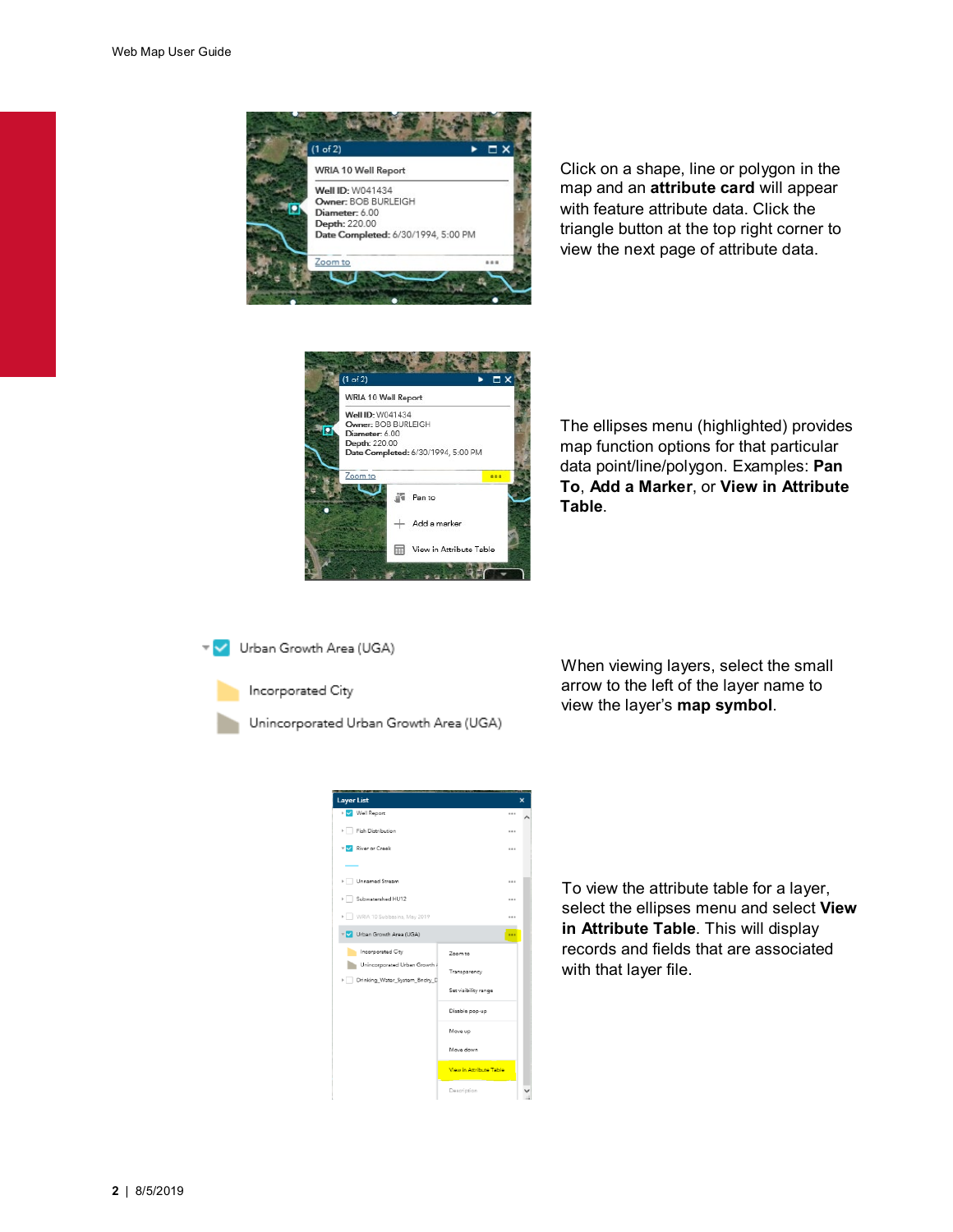| Well Report   River or Creek   Urban Grow |          |
|-------------------------------------------|----------|
| IIII Options ▼ Filter by map extent<br>OZ |          |
| <b>▼ Show all records</b>                 | DBJECTID |
| Show related records                      | 01       |
| Filter                                    |          |
| Show/Hide columns                         | 02       |
|                                           |          |
|                                           | 103      |
|                                           |          |

In the Attribute table, use the **Options** dropdown menu to open column lists, check/uncheck the visible columns, filter data, or change the records shown.



Select layers in the attribute table by clicking on the row in the far left panel of the table. Select multiple rows and use the "Zoom To" button to view the selections on the map in the same view.

## 1.2 Basemaps

Use basemap icon  $\overline{H}$  in the control panel to view the basemap gallery options.

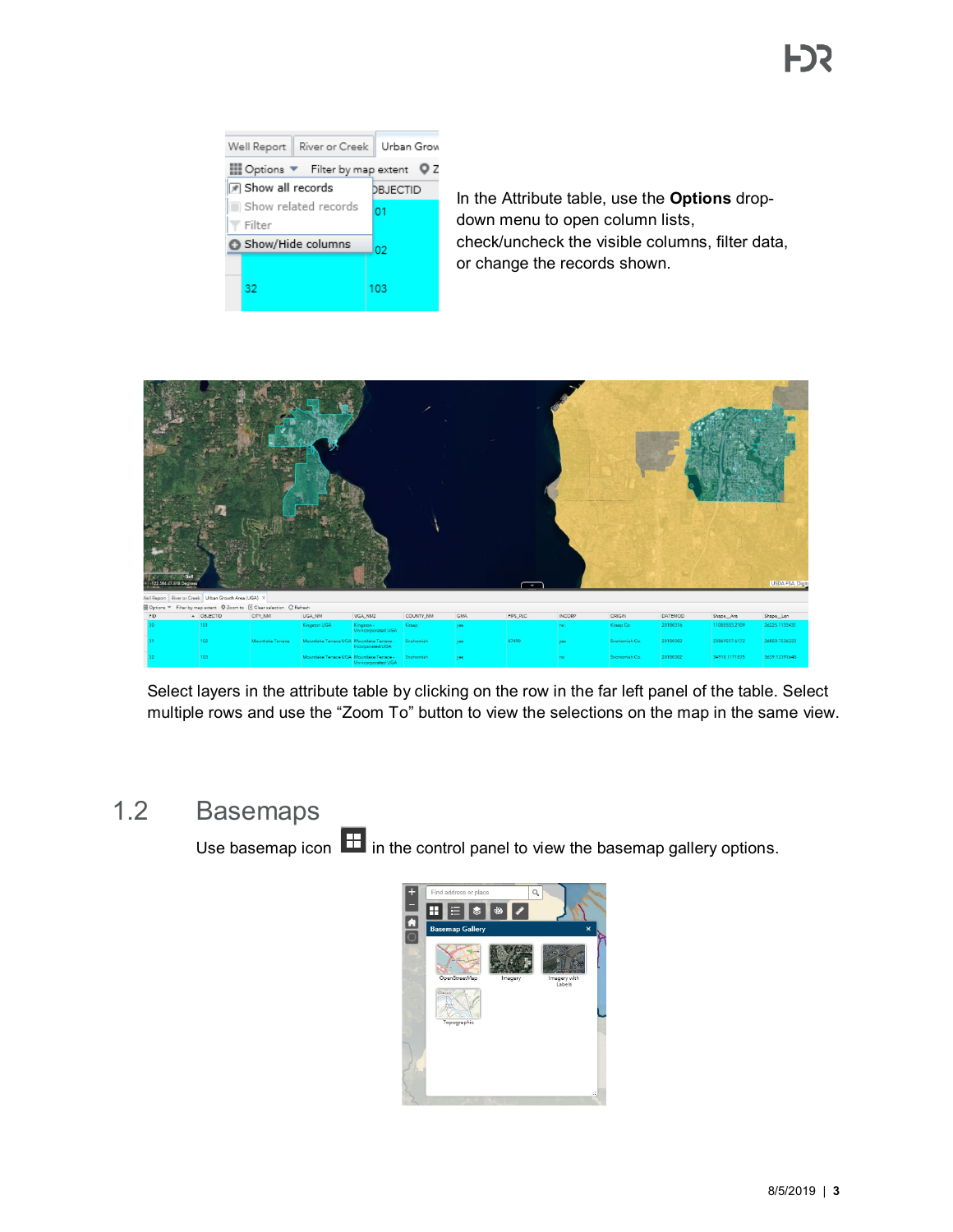# 1.3 Drawing Tool

The painter's pallet icon  $\boxed{\mathscr{B}}$  will open the Draw panel. Draw temporary lines, shapes and points to illustrate ideas on top of the map, but drawings will **not** be saved in the map; once the browser is closed or the user navigates away from the map, the drawings will be cleared.



Select an icon under draw mode to begin drawing. A straight line, polyline, or curved line can be useful for redefining areas or showing a certain extent, as shown in this example. Adjust the line symbol. In this example, the "Show length measurement" option is toggled on (in kilometers). If you would like to share a map with a drawing, take a screen shot. **Once you navigate away from this map, your drawings will disappear.**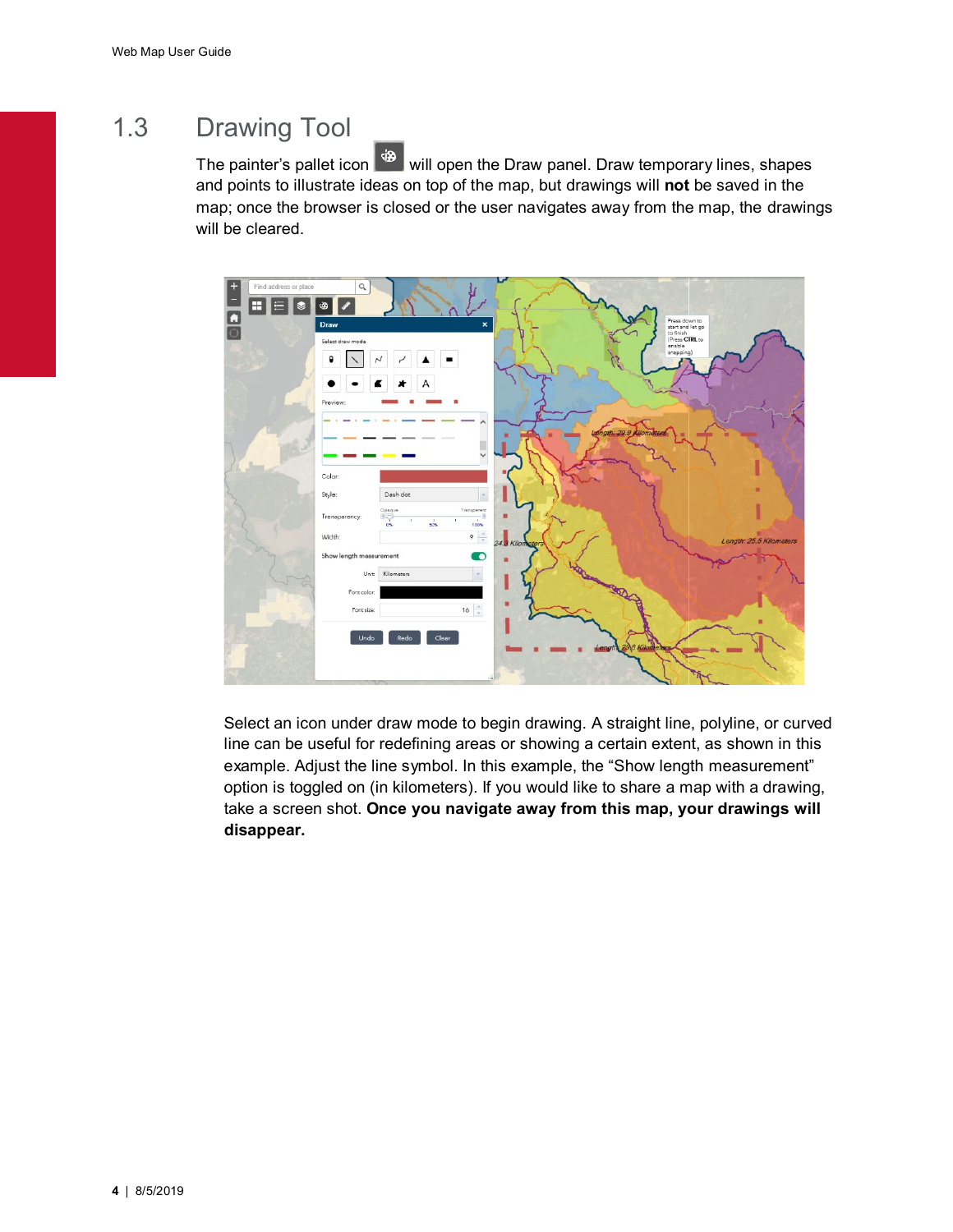# 1.4 Measuring Tool

Select the ruler icon  $\Diamond$  to open the Measurement tool window.

#### 1. Find coordinates (latitude/longitude)



# 2. Measure distance between points



#### 3. Measure area

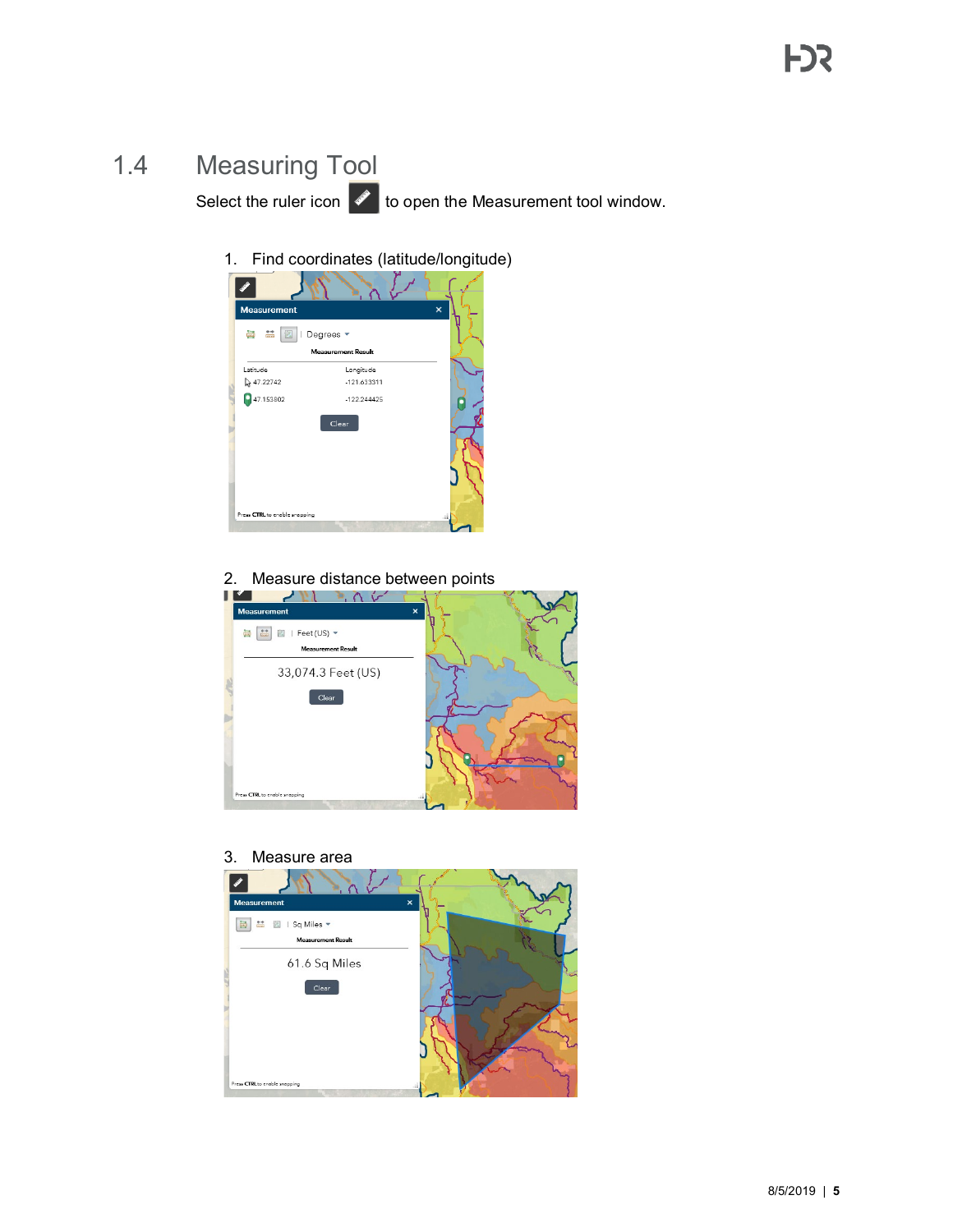# 1.5 Legend

To view the legend, select the legend icon  $\rightarrow$ 





Only layers that are checked "on" in the layers list and are visible in the current map extent will be displayed in the legend. To change what is shown in the legend, uncheck items and zoom in/out until all desired layers are visible in the map.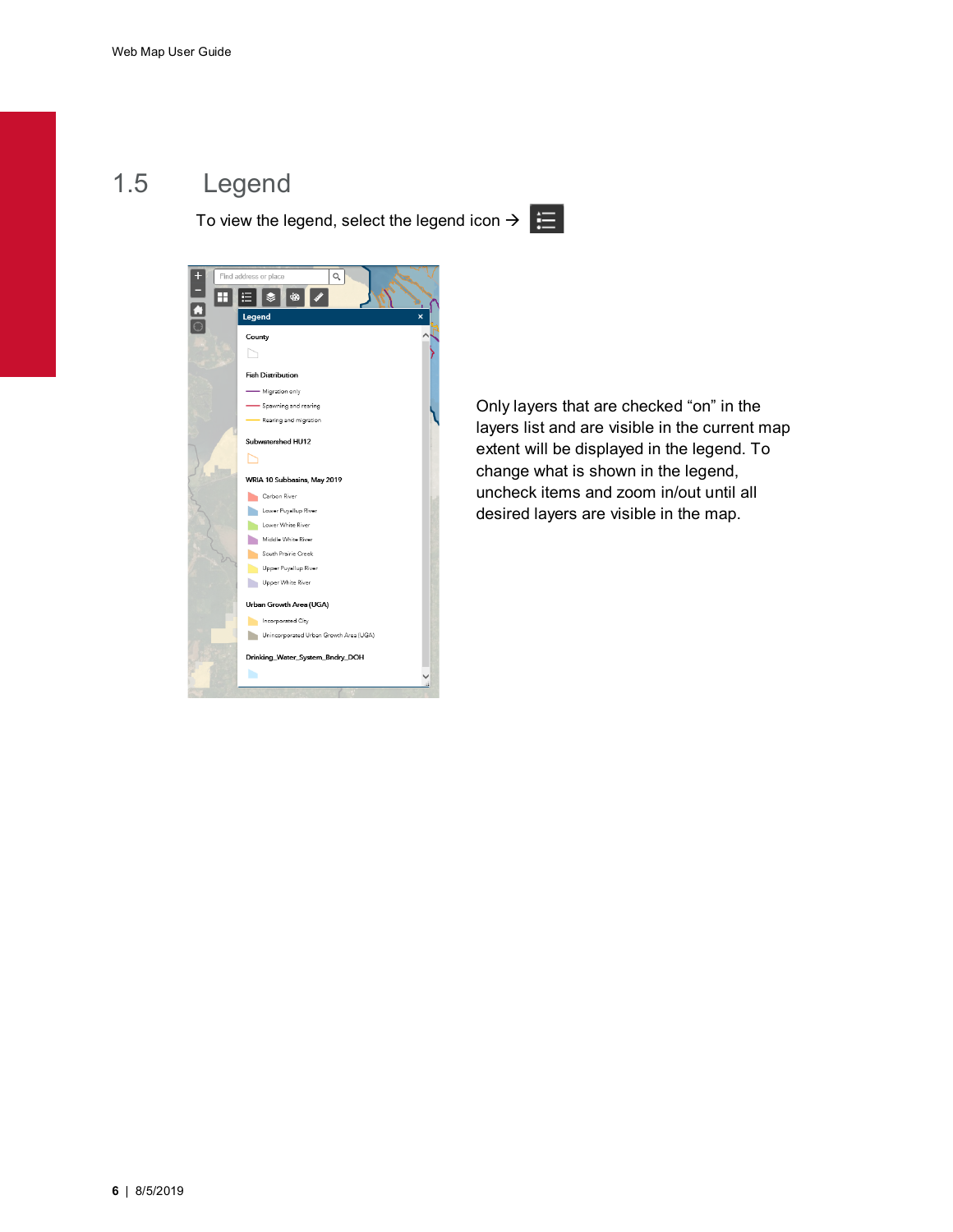# 2 Layers List by WRIA

# WRIA 10 WRIA 12

- WRIA 10 (Boundary Layer)
- County
- Well Report
- Fish Distribution
- River or Creek
- Unnamed Stream
- Subwatershed HU12
- WRIA 10 Subbasins, May 2019
- Urban Growth Area (UGA)
- Drinking Water System Boundary (DOH)

- WRIA 12 (Boundary Layer)
- County
- Waste Water Treatment Plant
- WRIA 12 Mask
- Well Report
- Fish Bearing: DNR Watercourses
- Anadromous Fish Distribution
- River or Creek
- Unnamed Stream
- Drinking Water System Boundary (DOH)
- Municipal or County Govt. Park (Public)
- CWI Wetlands
- DNR Managed Lands
- Zoning: Parks and Recreation (Public)
- Subwatershed HU12
- WRIA 12 Subbasins
- Tribal Reservation and Trust Lands
- Urban Growth Area

### WRIA 13 WRIA 14

- WRIA 13 (Boundary Layer)
- Control Station
- County
- Subwatershed HU12
- Fish Distribution
- Well Reports
- Recent River Flow Gains and Losses
- River or Creek
- Unnamed Streams
- WRIA 13 Mask
- Water Service Area (Thurston County)
- WRIA 13 Subbasins Alternative 1
- WRIA 13 Subbasins Alternative 2
- Urban Growth Area (UGA)
- Drinking Water System Boundary (DOH)

- WRIA 14 (Boundary Layer)
- Control Station
- County
- WRIA 14 Mask
- Fish Distribution
- Well Reports (2009-2019)
- Well Reports (1999-2008)
- Well Reports (Age unknown)
- River or Creek Seasonal Closures
- Unnamed Stream
- Subwatershed HU12
- Drinking Water System Boundary (DOH)
- Water Service Area (Thurston County)
- Urban Growth Area
- WRIA 14 Subbasins